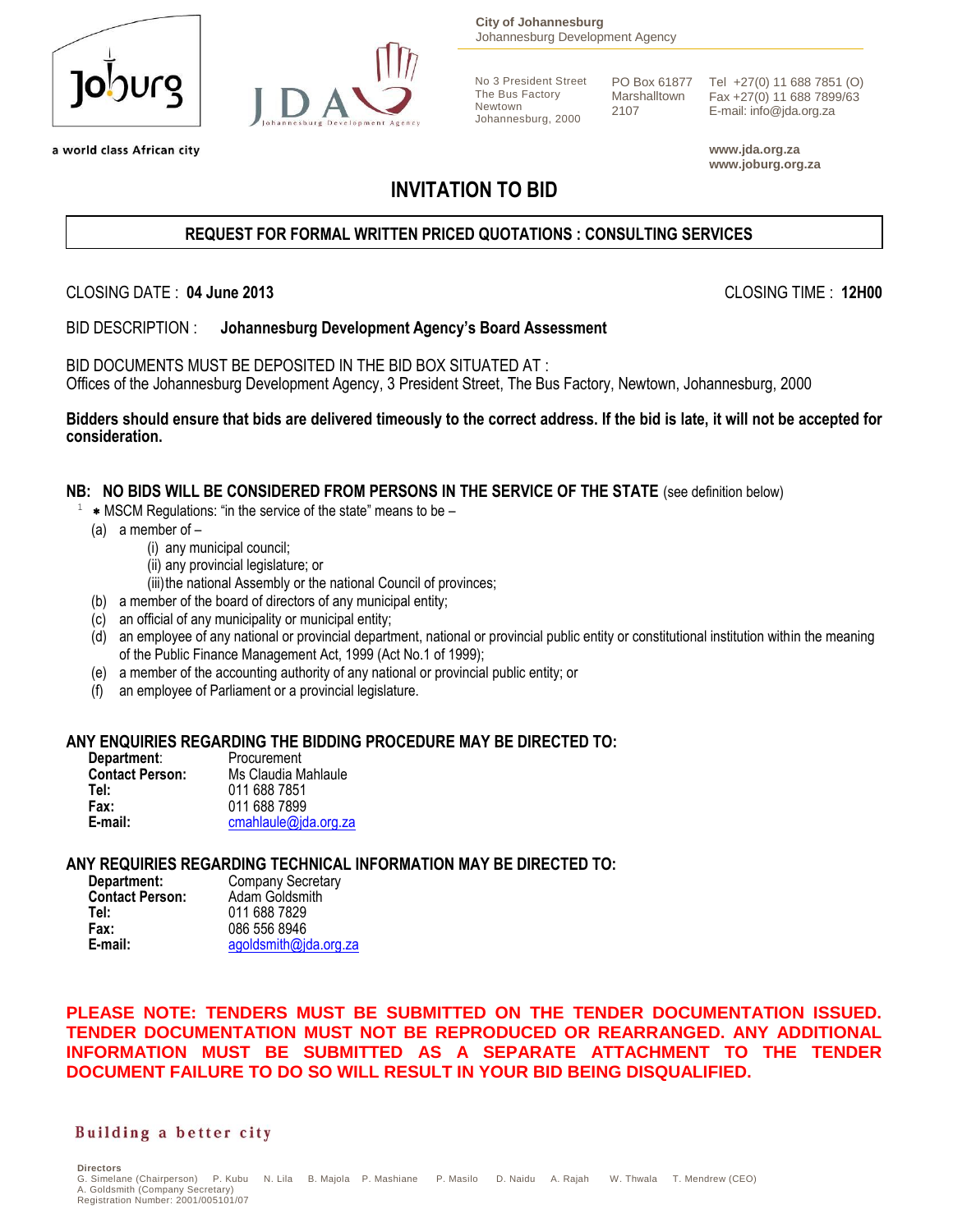# **OFFER**

### THE FOLLOWING PARTICULARS MUST BE FURNISHED **(FAILURE TO DO SO WILL RESULT IN YOUR BID BEING DISQUALIFIED)**

| NAME OF BIDDER                                     |  |
|----------------------------------------------------|--|
| POSTAL ADDRESS                                     |  |
| STREET ADDRESS                                     |  |
| <b>TELEPHONE NUMBER</b>                            |  |
| <b>CELLPHONE NUMBER</b>                            |  |
| <b>FACSIMILE NUMBER</b>                            |  |
| VAT REGISTRATION NUMBER                            |  |
| <b>TOTAL BID PRICE</b><br>TOTAL BID PRICE in words |  |
|                                                    |  |
|                                                    |  |
|                                                    |  |
| SIGNATURE OF BIDDER                                |  |
|                                                    |  |
| <b>DATE</b>                                        |  |

### **The following conditions will apply:**

- A valid Tax Clearance Certificate must be submitted, copies or certified copies will not be accepted.
- An original and valid BBBEE status level verification certificate or a certified copy thereof must be submitted.
- A copy of the bidder's current municipal account in the name of the bidder or alternatively in the names of the directors / partners of the bidding entity must be submitted.
- Price(s) quoted must be valid for at least thirty (30) days from date of your offer.
- Price(s) quoted must be firm and must be exclusive of VAT.
- If the price quoted is above R 30 000 (inclusive of VAT), the quotation will be evaluated in terms of the 80/20 preference point system as prescribed in the Preferential Procurement Framework Act (No. 5 of 2000).

### **Failure to comply with these conditions may invalidate your offer.**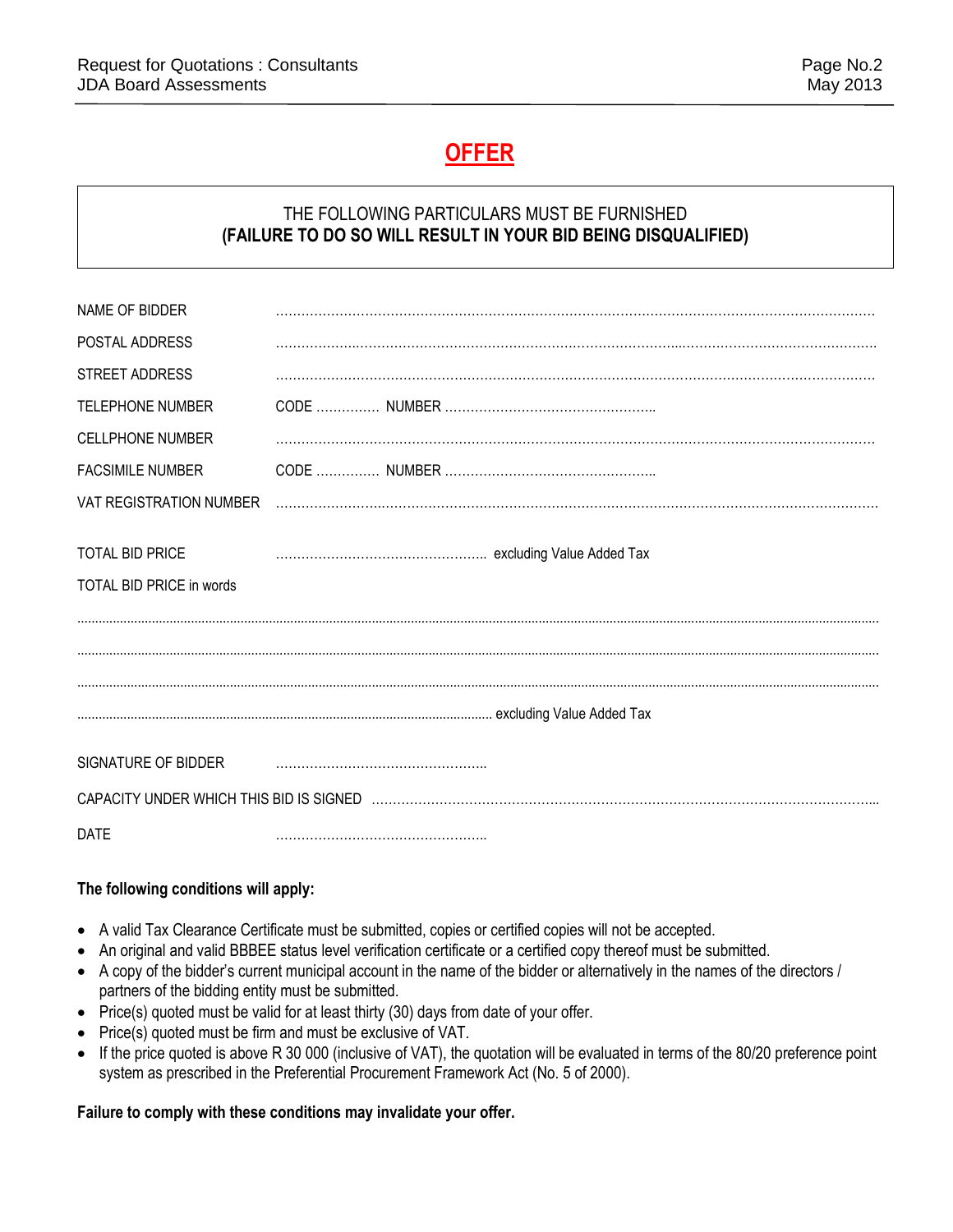### **REQUEST FOR FORMAL WRITTEN PRICE QUOTATIONS from Consultants to undertake the assessments of the JDA Board**

#### **1. SCOPE OF WORK**

The consultants will be required to conduct a board and audit committee performance evaluation and enhancement process;

Conduct group, self and peer evaluations;

Focus on strategic directions and priorities, risk management, board performance, governance strengths and leadership of the chairperson, non-executive, independent audit and executive director

#### **2. DURATION**

The estimated contract period applicable to the appointment of the consultants to undertake the JDA Board assessments is approximately 3 weeks from award.

#### **3. THE DELIVERABLES**

The consultant is required to have the relevant skills, experience, and capacity to deliver the following items in the required timeframe :

- 3.1 Create an electronic self-assessment questionnaire that will be completed by the following Board members:
	- Board and Audit Chairpersons; (2)
	- Board; (8)
	- Audit Committee; (4)
- 3.2 Evaluate and analyse the self-assessment questionnaire;
- 3.3 Conduct interviews with the Board members;
- 3.4 Conduct Interviews with the audit Committee members;
- 3.5 Evaluate and analyse the outcome of the interviews;
- 3.6 Develop a training plan based on the outcomes;
- 3.7 Prepare a report with recommendations;
- 3.8 Prepare presentation to the Board;
- 3.9 Prepare presentation to the Audit committee;

The consultant must indicate how the independent assessments will be conducted.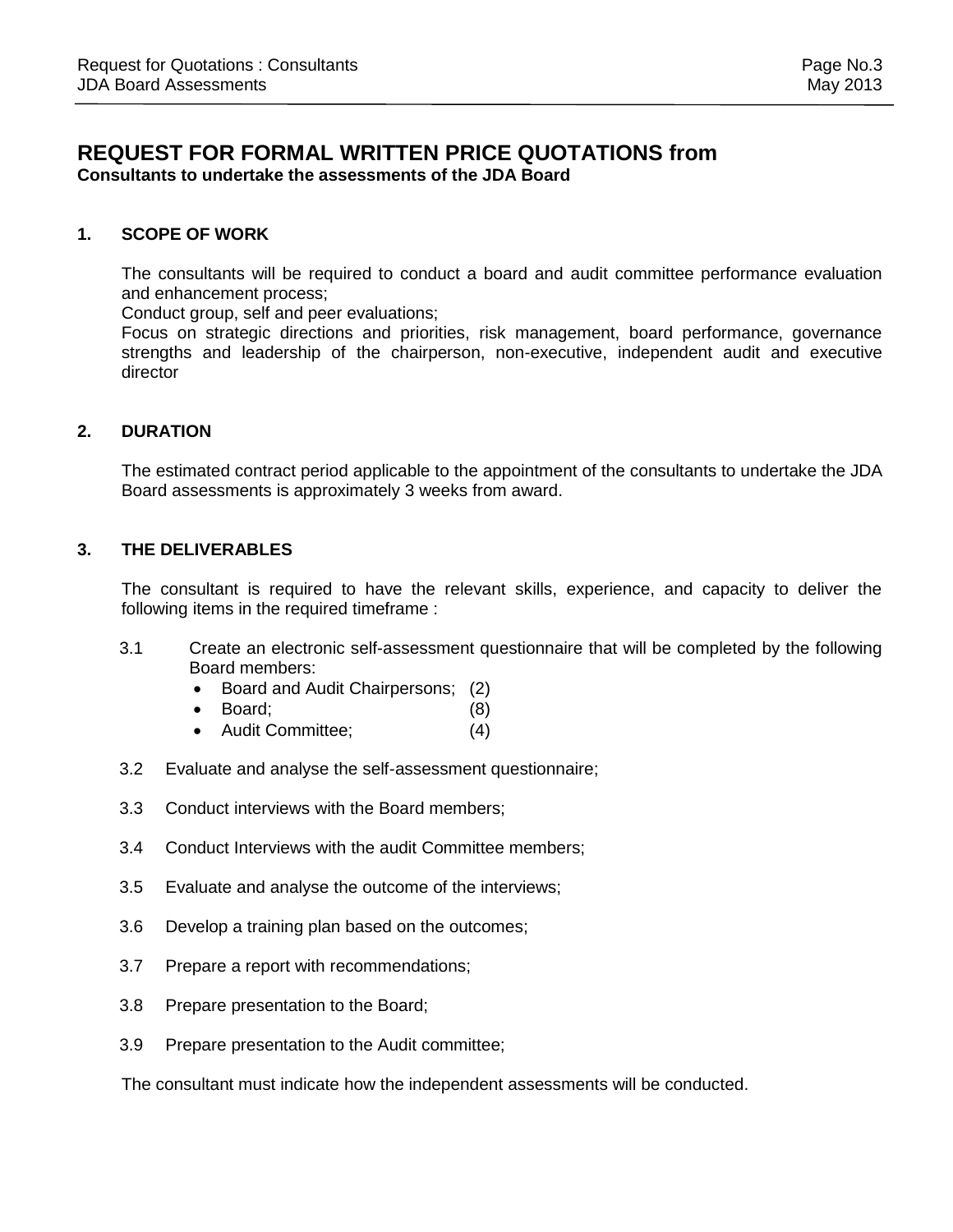#### **4. PRESENTATION OF QUOTATIONS**

Submissions are to consist of a short **(not to exceed 15 pages)** and comprehensible report that must provide the JDA with sufficient information to make a sound and fair evaluation of the quotation as well as the experience and capability of the applicant to undertake and manage the assessments process successfully. The report should **use the same item numbers as below** for the required sections of the report.

The following information must be clearly spelt out :

- 4.1 **BRIEF** company background, lists of **SIMILAR (not all)** projects (including client name, contact person, telephone number, value of the project, and the consulting fee value, nature of the project, required deliverables).
- 4.2 Provide an organogram for the **individuals who will be assigned to THIS PROJECT (not the entire company)**, note their roles for this project, as well as their relevant qualifications and the number of years of experience in the field. Include detailed CV's of **SAID INDIVIDUALS only** noting their specific relevant project experience [project description, role and responsibilities, project value]. **DO NOT** send copies of certificates, testimonials etc.
- 4.3 A valid **ORIGINAL** Tax Clearance Certificate. Copies will not be accepted.
- 4.4 A copy of the tenderer's latest municipal rates account in the name of the tenderer or alternatively in the names of the Directors / Partners of the tendering entity. Copies of lease agreements or accounts from a lessor **will NOT be accepted.**
- 4.5 An original and valid BBBEE status level verification certificate or a certified copy thereof. Only certificates issued by verification agencies accredited by the South African Accreditation System (SANAS), or by registered auditors approved by the Independent Regulatory Board of Auditors (IRBA) will be accepted.
- 4.6 The tenderer's SMME status.
- 4.7 A **CERTIFIED COPY** of the organisation's Professional Indemnity Insurance indicating the value per claim, excess, and expiry date. If applicable.
- 4.8 An original / certified copy of a letter from the tenderer's bank confirming account information or a cancelled cheque.
- 4.9 Audited financial statements for the past two years.
- 4.10 Bidders are required to submit detailed quotations based on the required deliverables [item 3] defined in rand terms. Applicants are to illustrate the fee proposal linked to deliverables. All disbursements, etc. are to be **included** in the quotations. Applicants must ensure that the **TOTAL FEE IS CORRECTLY CALCULATED AND TRANSFERRED TO THE OFFER PAGE.**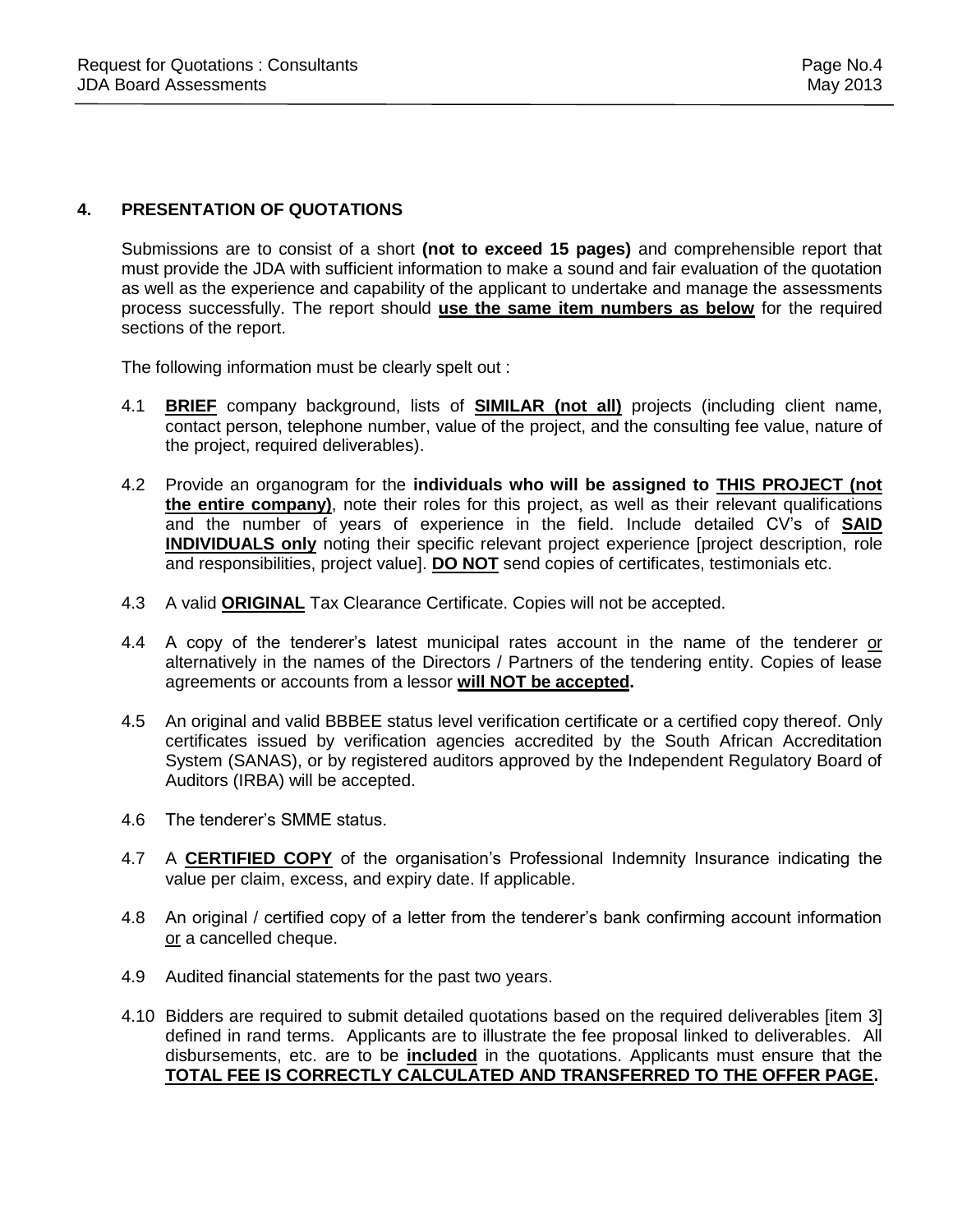4.11 The attached forms A to F annexed, must be scrutinized, completed and submitted together with your quotation.

#### **Failure to comply with the requirements in item 4 will result in tenderers been negatively scored for responsiveness or disqualified for non-compliance. Note for consortium and joint ventures**

- The items above are to be addressed and completed by **EACH** member of the consortium or joint venture.
- An agreement between all parties of the consortium or joint venture is to accompany the tender submission
- A lead consultant is to be appointed and noted in the submission

**Failure to comply with these conditions may invalidate your offer.**

#### **5. ASSESSMENT CRITERIA**

Submissions will be evaluated on the criteria to follow:

- Technical
- BBBEE status
- Price / BBBEE
- Risk Tolerance

#### **5.1 Technical**

The technical assessment is based on the criteria set-out below.

- 5.1.1 compliance: tenderers will be disqualified for failure to attach an original and valid tax clearance certificate, for failure to complete the OFFER page in full, for failure to submit a price as requested.
- 5.1.2 responsiveness: quotations will be assessed on the completeness and quality of the information requested in item 4 above.
- 5.1.3 capability: refers to the qualifications and previous relevant experience of the proposed team members. CV's must clearly indicate qualifications, information on what projects the individual has worked on, in what role, duties, and value of project. The information provided will be evaluated in the context of the requirements of the proposed project.
- 5.1.4 previous experience: refers to the bidder's past experience in delivering projects of a similar nature to the one being tendered for, in the timeline specified.
- 5.1.5 capacity: relates to the bidder's ability to deliver the project on time, within budget, and according to the required specification. Accordingly the bidder's current commitments, availability of suitably qualified professionals to execute the works will be considered, as well as the tenderers financial standing and commercial risk level.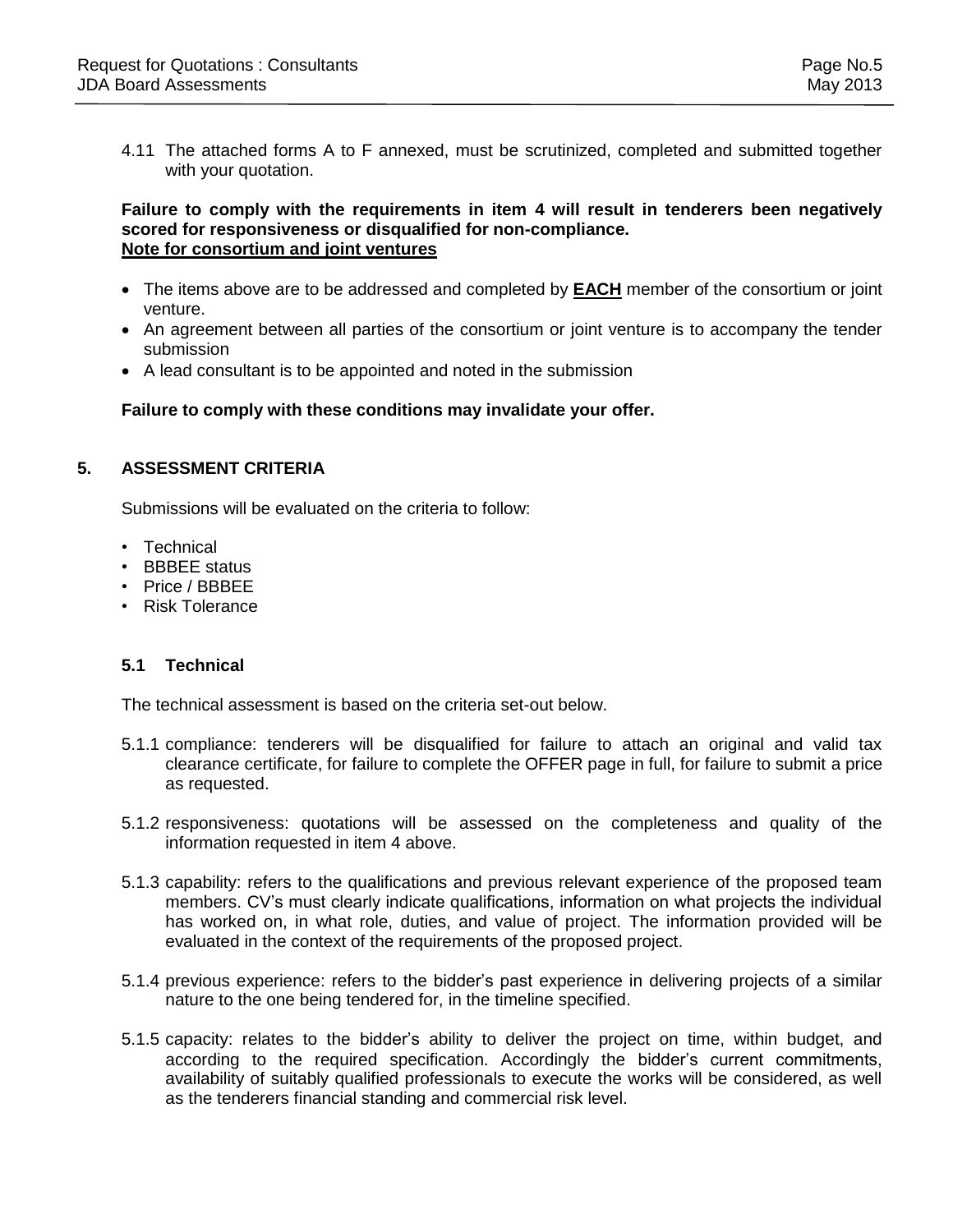### **5.2 BBBEE Status**

Having completed a technical evaluation, points will be awarded for empowerment (BBBEE), in accordance with the Preferential Procurement Regulations 2011 published in Government Gazette No. 34350 dated 8 June 2011. The following table is applicable in this regard:

| <b>B-BBEE Status Level</b><br>Of Contributor | <b>Number of Points</b> |
|----------------------------------------------|-------------------------|
|                                              | Tenders up to R1        |
|                                              | million                 |
|                                              | 20                      |
| 2                                            | 18                      |
| 3                                            | 16                      |
|                                              | 12                      |
| 5                                            | 8                       |
| 6                                            | 6                       |
|                                              |                         |
| 8                                            | $\mathbf{2}$            |
| <b>Non-Compliant</b><br>contributor          |                         |

Notes :

- 5.2.1 "B-BBEE status level of contributor" means the B-BBEE status received by a measured entity based on its overall performance using the relevant scorecard contained in the Codes of Good Practice on Black Economic Empowerment, issued in terms of section 9(1) of the Broad-Based Black Economic Empowerment Act ( Act No.53 of 2003).
- 5.2.2 Tenderers must submit their original and valid B-BBEE status level verification certificate or a certified copy thereof, substantiating their B-BBEE rating. Certificates issued by either verification agencies accredited by the South African Accreditation System (SANAS) or by registered auditors approved by the Independent Regulatory Board for Auditors (IRBA) are acceptable.
- 5.2.3 Bidders with annual total revenue of R5 million or less qualify as exempted and must submit a certificate; issued by a registered auditor, accounting officer or an accredited verification agency.
- 5.2.4 The submission of such certificates must comply with the requirements of instructions and guidelines issued by the National Treasury and be in accordance with notices published by the Department of Trade and Industry in the Government Gazette.
- 5.2.5 A trust, consortium or joint venture will qualify for points for their B-BBEE status level as a legal entity, provided that the entity submits their B-BBEE status level certificate.
- 5.2.6 A trust, consortium or joint venture will qualify for points for their B-BBEE status level as an unincorporated entity, provided that the entity submits their consolidated B-BBEE scorecard as if they were a group structure and that such a consolidated B-BBEE scorecard is prepared for every separate tender.
- 5.2.7 A person will not be awarded points for B-BBEE status level if it is indicated in the tender documents that such a tenderer intends sub-contracting more than 25% of the value of the contract to any other enterprise that does not qualify for at least the points that such a tenderer qualifies for.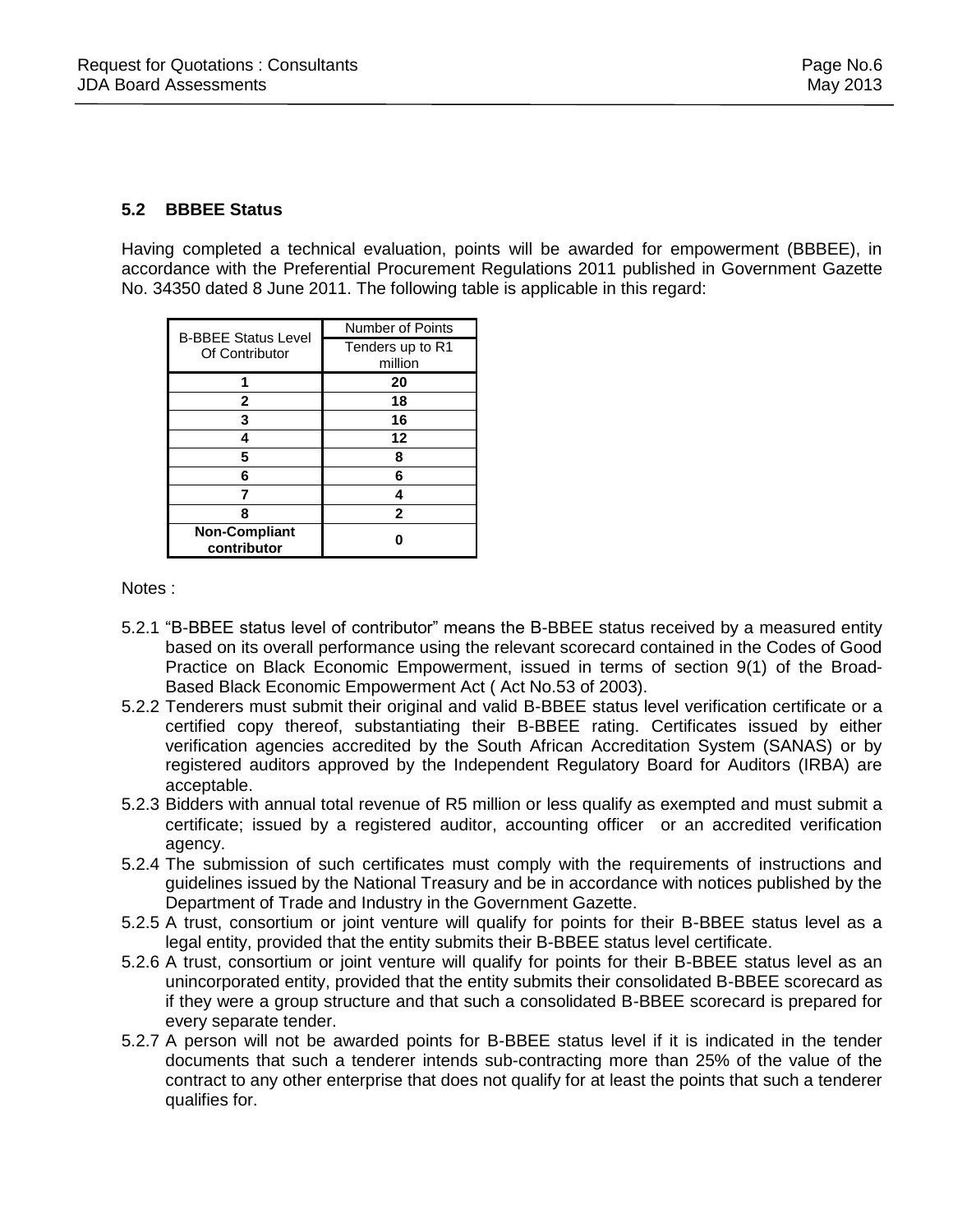5.2.8 A person awarded a contract will not be permitted to sub-contract more than 25% of the value of the contract to any other enterprise that does not have an equal or higher B-BBEE status level than the person concerned.

### **5.3 Price and Empowerment**

Having completed a technical evaluation, the procedure for the evaluation of technically qualifying tenders is Method 2 (Price and Preferences). The Preference Point System assigns a score to each tenderer based on the tender price and on the tenderer's BBBEE status. These scores are combined to determine an overall score for the tender. The tender with the highest score will be considered for acceptance.

The Preference Point System will be applied as follows :

- 80 points are assigned to price
- Up to 20 points are assigned to BBBEE status per the table under item 5.2

#### The total preference points for a tender are calculated with the formula

### **PP = P<sup>s</sup> + Pbee** Where

**PP** is the total number of preference points scored by the tenderer

**P<sup>s</sup>** is the points scored for the comparative price of the tenderer, and

**Pbee** is the number of points awarded to the tenderer based on his certified B-BBEE status level

Formula for scoring tender price

The following formula will be used to calculate the points for price.

$$
P_s = X [1 - (Pt - P_{min})]
$$

**Pmin**

Where

**P<sup>s</sup> =** Points scored for comparative price of tender under consideration

**P<sup>t</sup> =** Comparative price of tender under consideration

**Pmin** = Comparative price of lowest acceptable tender

**X = Points** assigned to price

### **5.4 Risk Tolerance**

The JDA has adopted a Risk Tolerance Framework (RTF) which enjoins the JDA to consider its risk exposure to contractors/Service Providers in terms of the number of contracts awarded to a single contractor/service provider or the total value of contracts awarded to a single contractor/service provider in a particular year.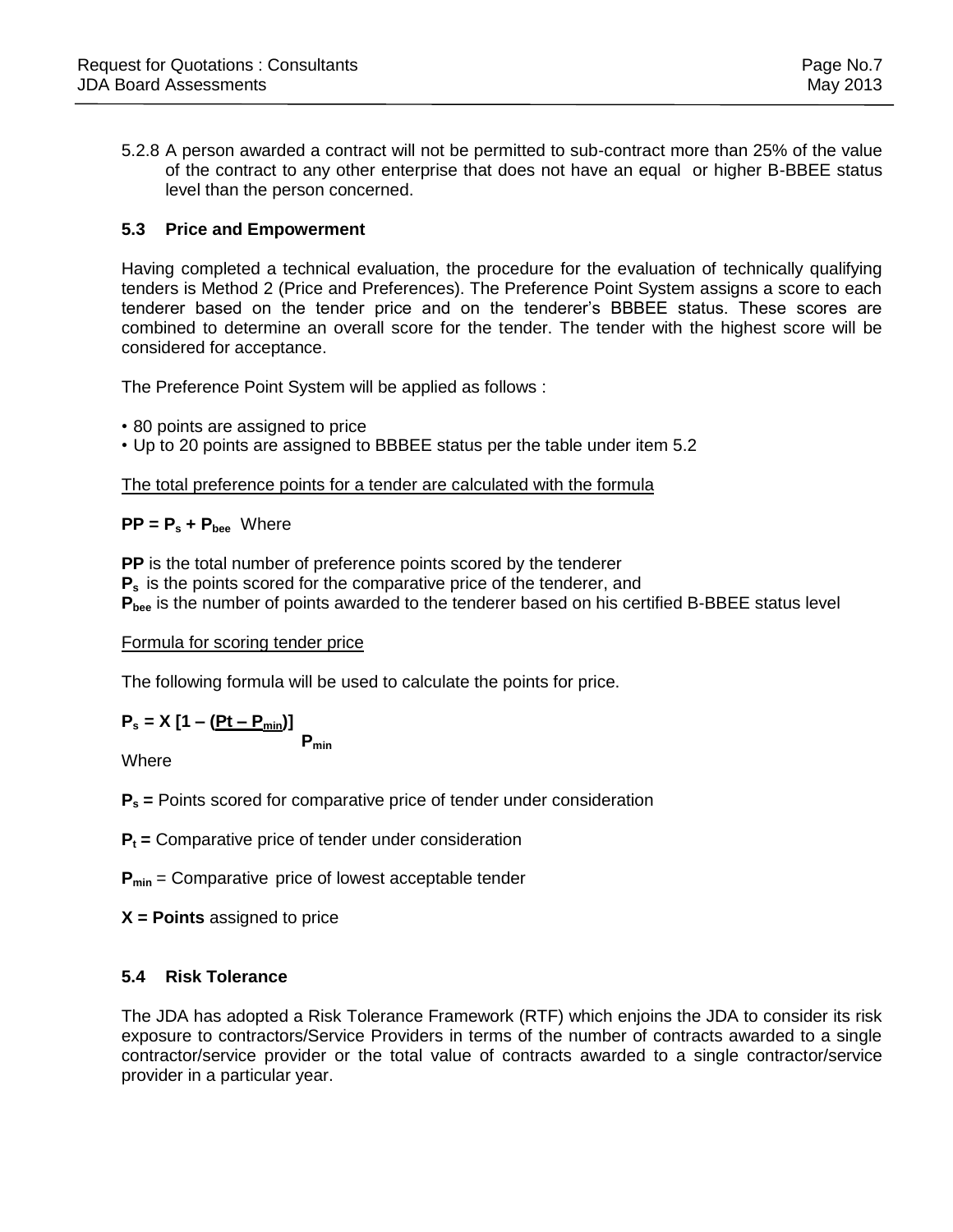In terms of the Risk Tolerance Framework, the JDA determine the risk exposure as excessive in instances where the values of the contracts are:

- 1. The greater of R2 million or four contracts/ projects in the current financial year or
- 2. The greater of R3 million or six contracts/projects over two financial years (current year and previous financial year).

A risk analysis shall be undertaken on the bidder with the highest number of points obtained, to determine whether the tenderer does not exceed the JDA's risk framework criteria as stated above, in other words whether it falls within the ambit of the Risk Tolerance Framework as acceptable.

JDA reserves the right to award a contract to a bidder who has exceeded the threshold as stated above.

#### **6. CLOSING DATE, TIME AND VENUE FOR SUBMISSIONS**

The words **"JDA Board Assessment Consultant"** must be written / typed clearly on the envelope. The envelope must be deposited in the tender box at the **Johannesburg Development Agency, Ground Floor, The Bus Factory, 3 President Street, Newtown** only between the hours of 08H00 and 12H00**.** 

**The Tender closes at 12h00 on Wednesday 29 May 2013.** 

#### **NO LATE / TELEPHONIC / FAXED / POSTAL TENDERS WILL BE ACCEPTED OR CONSIDERED**.

The Johannesburg Development Agency's selection of qualifying tenders shall be in the Johannesburg Development Agency's sole discretion and shall be final. The Johannesburg Development Agency does not bind itself to accept any particular Tender and no correspondence will be entered into.

Queries can be addressed in writing to: Claudia Mahlaule E-mail : [cmahlaule@jda.org.za](mailto:cmahlaule@jda.org.za)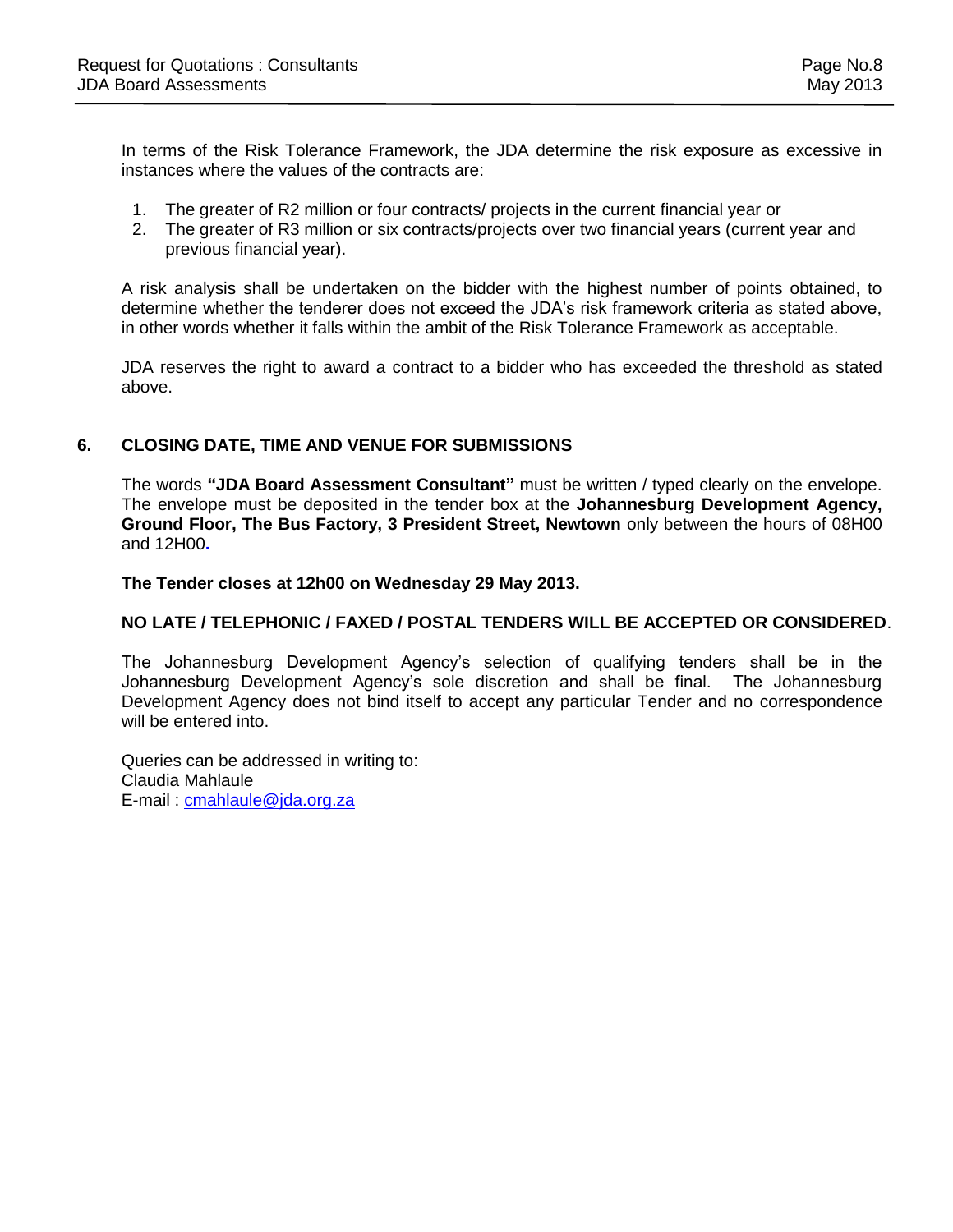### **To all our stakeholders**

### **RE: The channels of reporting fraudulent and Corrupt Activities**

The JDA has a **zero-tolerance approach to Fraud, Theft, Corruption, Maladministration, and Collusion** by suppliers with employees. To reinforce this commitment, we have added more channels to report any Fraudulent and Corrupt activities.

We encourage all people doing business with the Johannesburg Development Agency to report any corrupt or illegal practice.

#### **Anyone can report fraudulent and corrupt activities through one of the following channels:**

- **1. Free confidential Ethics Line: 0800 555 836 (24 hour, seven days a week)**
- **2. E-Mail address: [fraud@kpmg.co.za](mailto:fraud@kpmg.co.za)**
- **3. Confidential fax line: 0800 200 796**
- **4. Posted free-of-charge to : KPMG Hotpots, BNT371, P O Box 14671, Sinoville, 0129**



Let's join hands to take up the Fight against Fraud and Corruption in our society.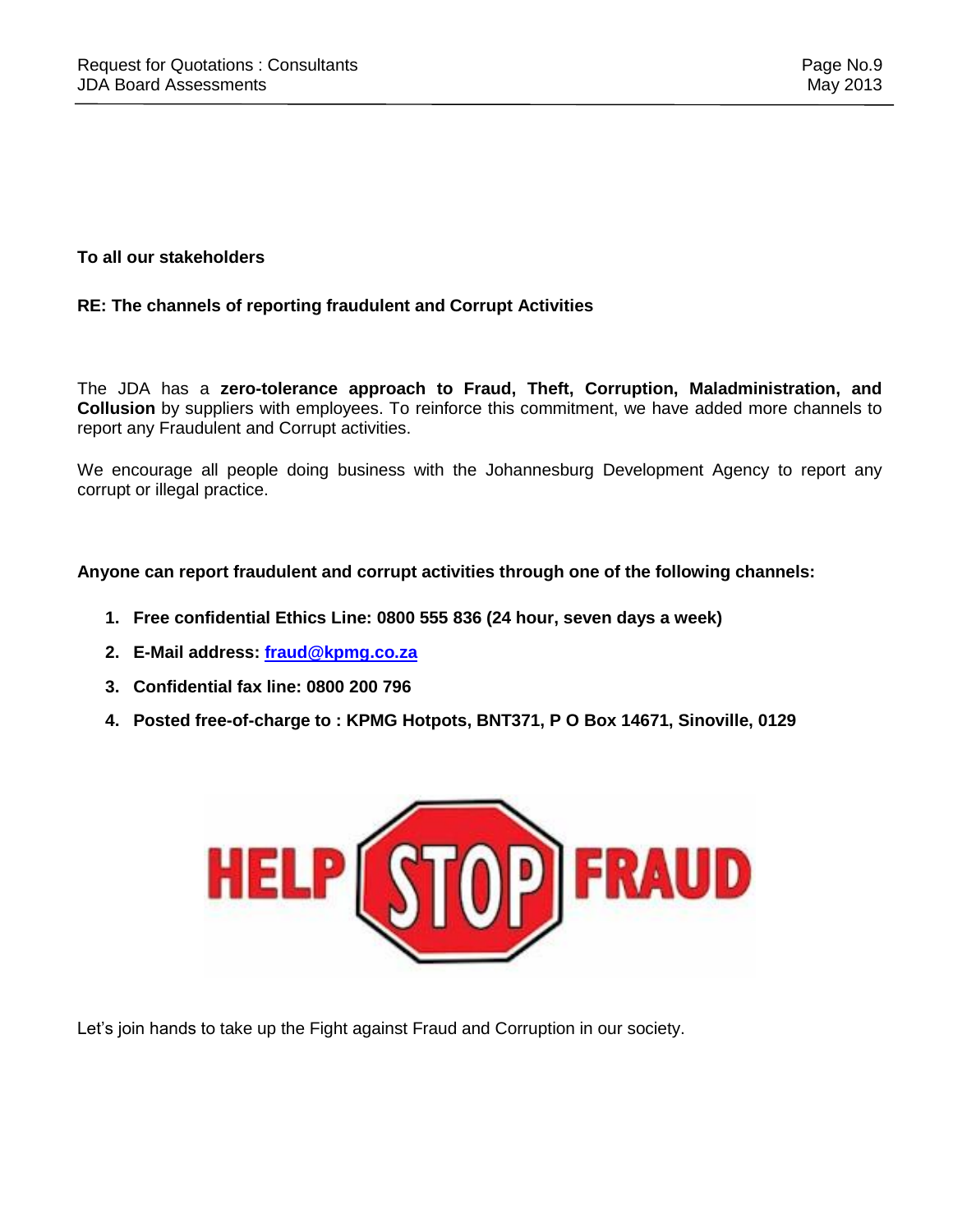### **ANNEXURE A : BUSINESS DECLARATION**

|    | <b>Tender/RFP Number</b>                                                        |                                                                                                                  |
|----|---------------------------------------------------------------------------------|------------------------------------------------------------------------------------------------------------------|
|    | <b>Tender/RFP Description</b>                                                   |                                                                                                                  |
|    | <b>Name of Company</b>                                                          |                                                                                                                  |
|    | <b>Contact Person</b>                                                           |                                                                                                                  |
|    | <b>Postal Address</b>                                                           |                                                                                                                  |
|    |                                                                                 |                                                                                                                  |
|    | <b>Physical Address</b>                                                         |                                                                                                                  |
|    |                                                                                 |                                                                                                                  |
|    | <b>Telephone Number</b>                                                         |                                                                                                                  |
|    | <b>Fax Number</b>                                                               |                                                                                                                  |
|    | <b>Cell Number</b>                                                              |                                                                                                                  |
|    | <b>E-mail Address</b>                                                           |                                                                                                                  |
|    | <b>Company/enterprise Income</b><br><b>Tax Reference Number</b><br>partnership) | (Insert personal income tax number if a one person business and personal income tax numbers of all partners if a |
|    |                                                                                 |                                                                                                                  |
|    |                                                                                 |                                                                                                                  |
| 1. | <b>Type of firm</b>                                                             |                                                                                                                  |
|    | $\Box$ Partnership                                                              |                                                                                                                  |
|    | One person business/sole trader                                                 |                                                                                                                  |

 $\square$  Close corporation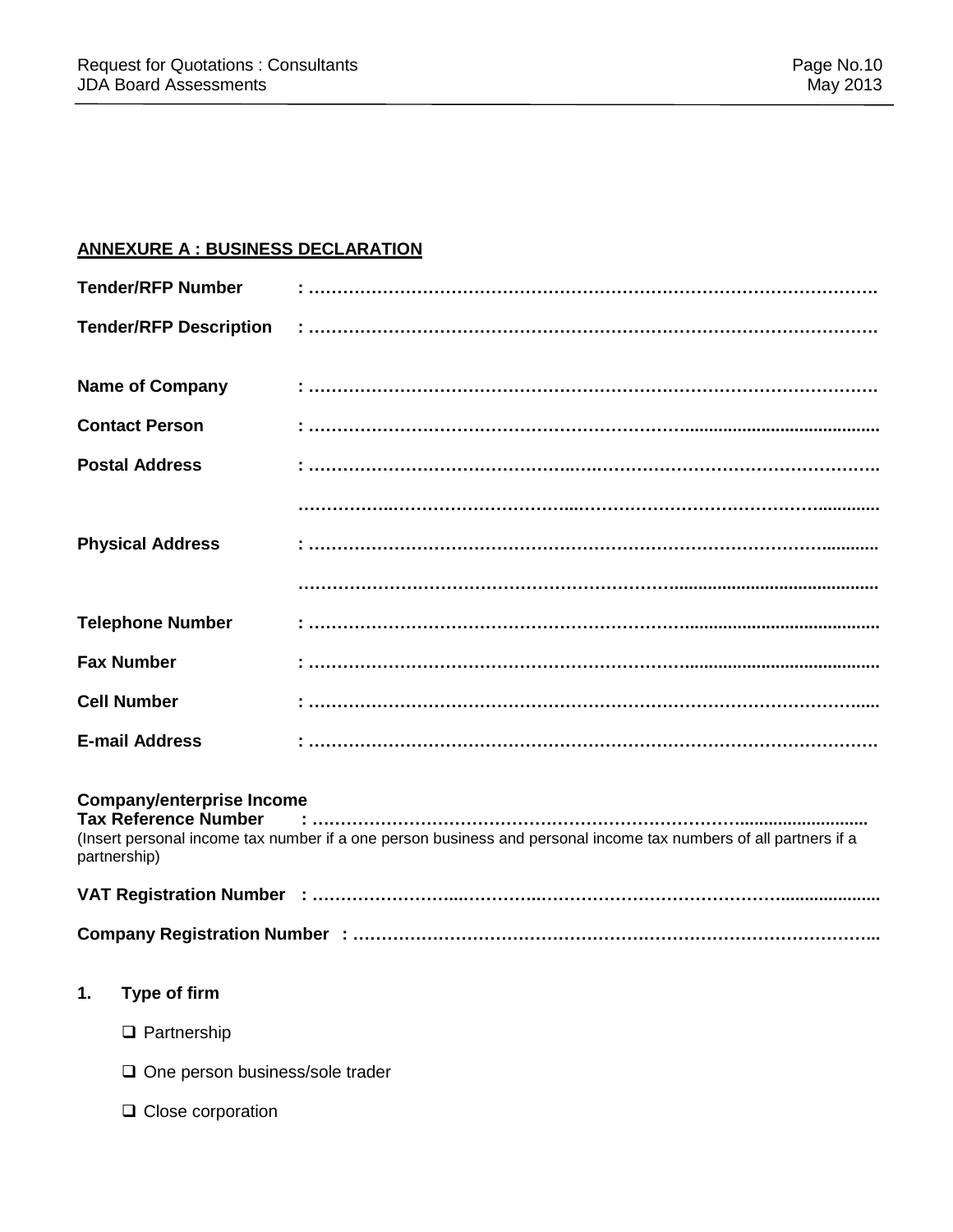|    | $\Box$ Public company                                                                                                                                                               |
|----|-------------------------------------------------------------------------------------------------------------------------------------------------------------------------------------|
|    | $\Box$ Private company                                                                                                                                                              |
| 2. | (Tick one box)<br><b>Principal business activities</b>                                                                                                                              |
|    |                                                                                                                                                                                     |
|    |                                                                                                                                                                                     |
|    |                                                                                                                                                                                     |
| 3. |                                                                                                                                                                                     |
| 4. | Detail all trade associations/professional bodies in which you have membership                                                                                                      |
|    |                                                                                                                                                                                     |
|    |                                                                                                                                                                                     |
|    |                                                                                                                                                                                     |
| 5. | Did the firm exist under a previous name?                                                                                                                                           |
|    | $\Box$ Yes<br>$\square$ No                                                                                                                                                          |
|    | (Tick one box)                                                                                                                                                                      |
|    |                                                                                                                                                                                     |
| 6. | How many permanent staff members are employed by the firm:                                                                                                                          |
|    | <b>Full Time</b>                                                                                                                                                                    |
|    | Part Time :                                                                                                                                                                         |
| 7. | In the case of a firm which renders services for different disciplines, how many permanent<br>staff members are employed by the firm in the discipline for which you are tendering: |
|    | <b>Full Time : </b>                                                                                                                                                                 |
|    |                                                                                                                                                                                     |

**Part Time : …………………….**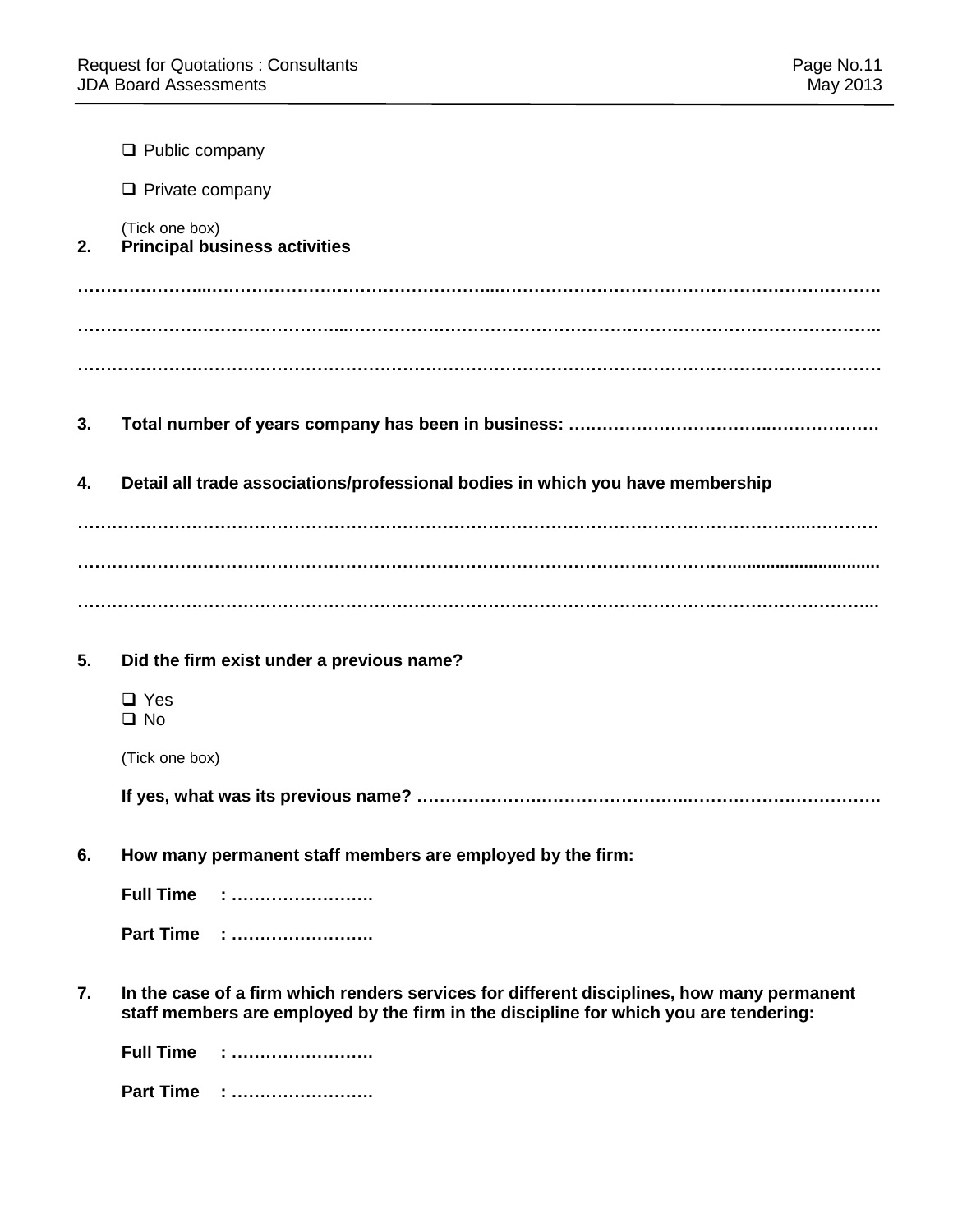#### **8. What is the enterprise's annual turnover for the last two years and what is the estimated turnover of current commitments from 1 July 2012 to 30 June 2013 (excl. VAT):**

| R | Year |
|---|------|
| R | Year |
| R | Year |

#### **9. List all contracts which your company is engaged in and have not yet completed:**

| <b>CONTRACT</b><br><b>DESCRIPTION</b> | <b>LOCATION</b> | <b>COMPANY/</b><br><b>EMPLOYER</b> | <b>PROJECT</b><br><b>VALUE</b> | <b>ESTIMATED</b><br><b>FEES</b> | <b>EXPECTED</b><br><b>COMPLETION</b><br>(MONTH &<br>YEAR) |
|---------------------------------------|-----------------|------------------------------------|--------------------------------|---------------------------------|-----------------------------------------------------------|
|                                       |                 |                                    |                                |                                 |                                                           |
|                                       |                 |                                    |                                |                                 |                                                           |
|                                       |                 |                                    |                                |                                 |                                                           |
|                                       |                 |                                    |                                |                                 |                                                           |
|                                       |                 |                                    |                                |                                 |                                                           |
|                                       |                 |                                    |                                |                                 |                                                           |
|                                       |                 |                                    |                                |                                 |                                                           |
|                                       |                 |                                    |                                |                                 |                                                           |
|                                       |                 |                                    |                                |                                 |                                                           |
|                                       |                 |                                    |                                |                                 |                                                           |

#### **10. Banking details**

I/We hereby request and authorise you to pay any amounts which may accrue to me/us to the credit of my/our account with the mentioned bank.

I/We understand that the credit transfers hereby authorised will be processed by computer through a system known as the *"ACB Electronic Fund Transfer Service"* and

I/We also understand that no additional advice of payment will be provided by my/our bank, but details of each payment will be printed on my/our bank statement or any accompanying voucher.

This authority may be cancelled by me/us giving **30 days** notice in writing.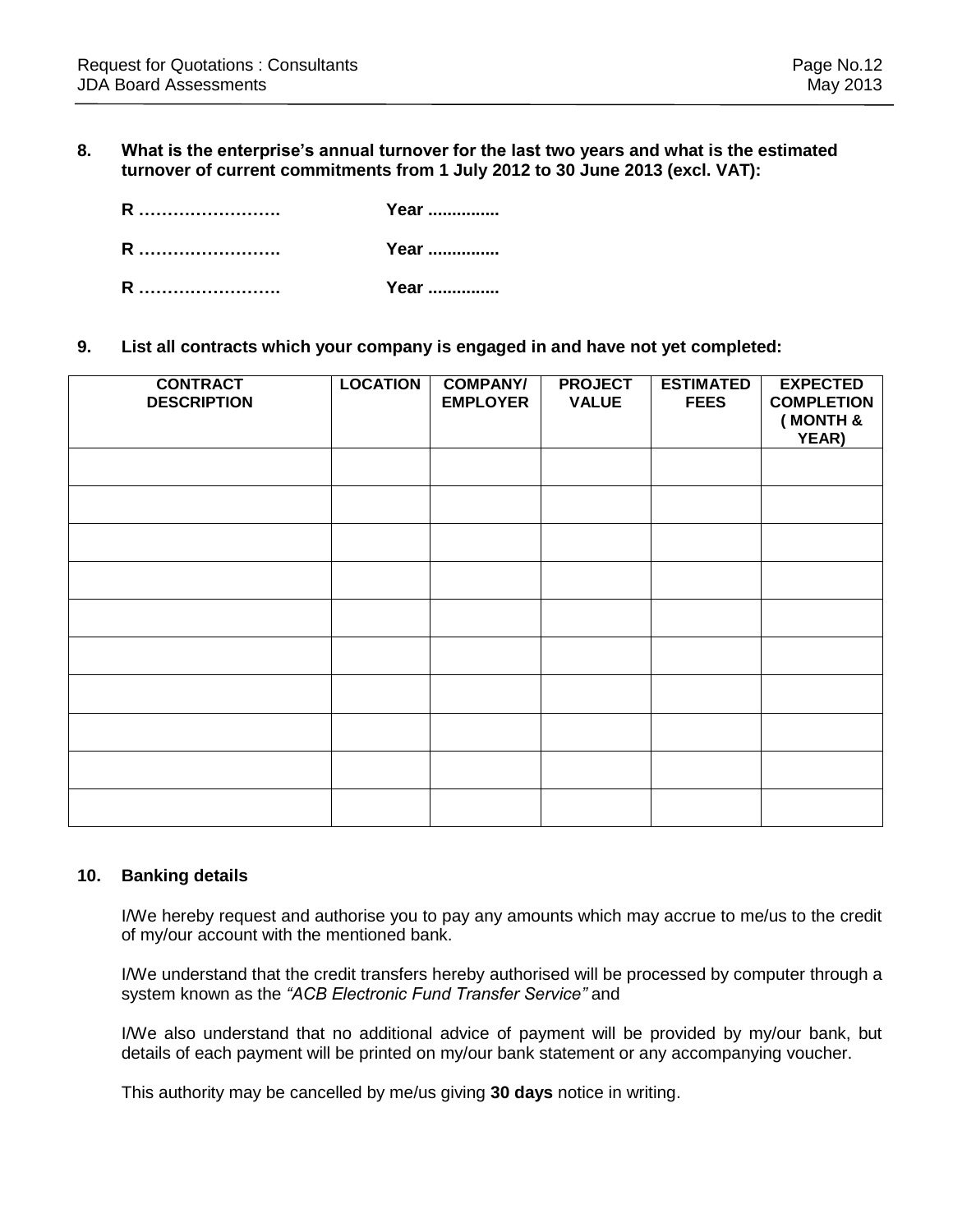| <b>BANK</b>                                 |  |
|---------------------------------------------|--|
| <b>BRANCH</b>                               |  |
| <b>BRANCH CODE</b><br><b>ACCOUNT NUMBER</b> |  |
| <b>ACCOUNT HOLDER</b>                       |  |
| <b>TYPE OF ACCOUNT</b>                      |  |
| <b>CONTACT PERSON</b>                       |  |
| <b>CONTACT NUMBER</b>                       |  |

*Please include letter from bank confirming banking details or a cancelled cheque*

**The undersigned, who warrants that he/she is duly authorised to do so on behalf of the company, affirms that the information furnished in response to this request for proposal is true and correct :**

| <b>SIGNATURE</b>    |  |  |  |  |
|---------------------|--|--|--|--|
| <b>NAME IN FULL</b> |  |  |  |  |
| <b>CAPACITY</b>     |  |  |  |  |
|                     |  |  |  |  |
| <b>DATE</b>         |  |  |  |  |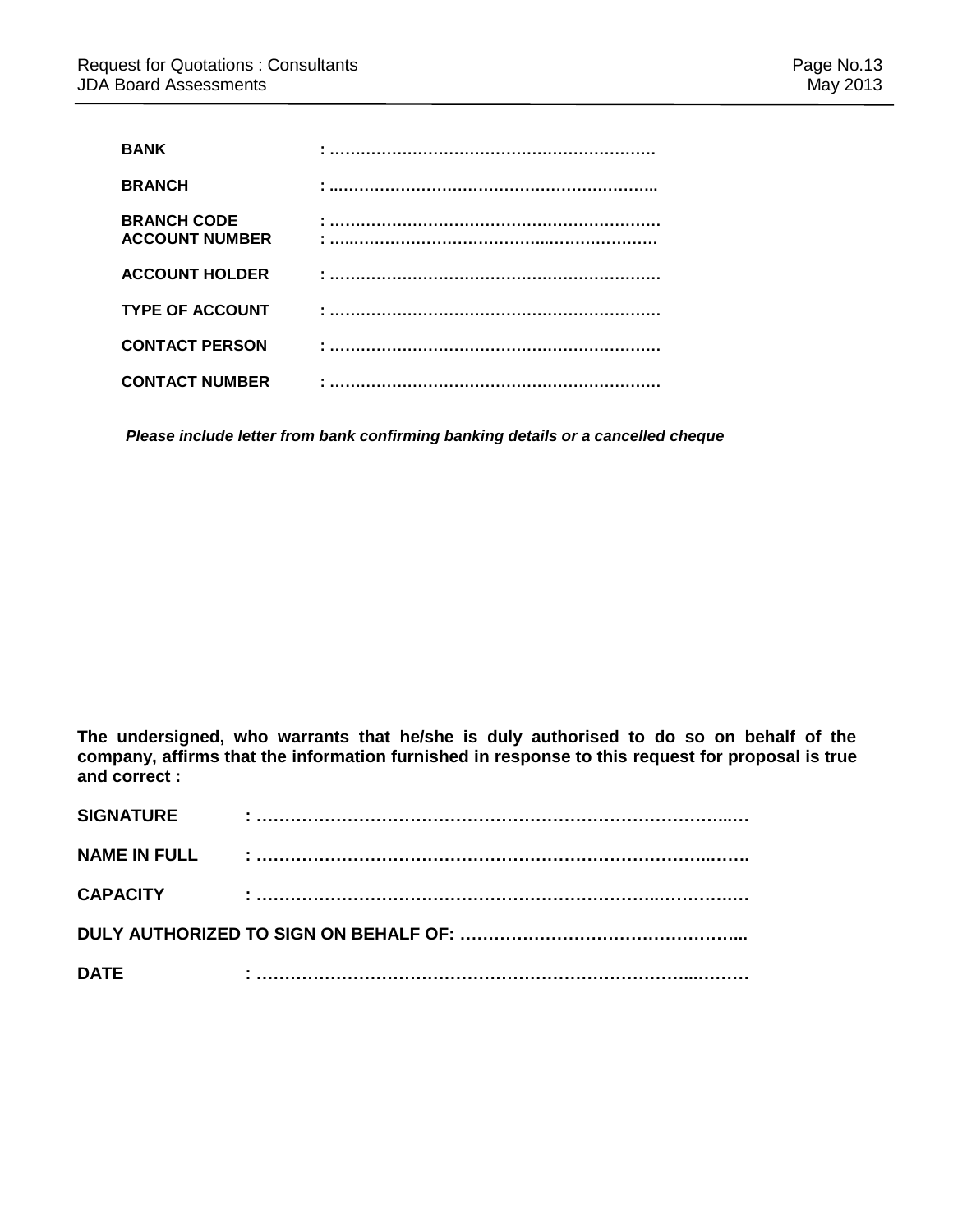### **COMPANY STAMP**

### **ANNEXURE B : DECLARATION OF INTEREST**

- 1. No bid will be accepted from persons in the service of the state\*.
- 2. Any person, having a kinship with persons in the service of the state, including a blood relationship, may make an offer or offers in terms of this invitation to bid. In view of possible allegations of favouritism, should the resulting bid, or part thereof, be awarded to persons connected with or related to persons in service of the state, it is required that the bidder or their authorised representative declare their position in relation to the evaluating/adjudicating authority.

| 3.  | In order to give effect to the above, the following questionnaire must be completed and submitted with the bid.                                                         |          |
|-----|-------------------------------------------------------------------------------------------------------------------------------------------------------------------------|----------|
| 3.1 |                                                                                                                                                                         |          |
| 3.2 |                                                                                                                                                                         |          |
| 3.3 |                                                                                                                                                                         |          |
| 3.4 |                                                                                                                                                                         |          |
| 3.5 |                                                                                                                                                                         |          |
| 3.6 |                                                                                                                                                                         |          |
| 3.7 | The names of all directors / trustees / shareholders / members, their individual identity numbers and state<br>employee numbers must be indicated in paragraph 4 below. |          |
| 3.8 | Are you presently in the service of the state*                                                                                                                          | YES / NO |
|     | If yes, furnish particulars                                                                                                                                             |          |
|     |                                                                                                                                                                         |          |
|     |                                                                                                                                                                         |          |
| 3.9 | Have you been in the service of the state for the past twelve months?                                                                                                   | YES / NO |
|     | If yes, furnish particulars                                                                                                                                             |          |
|     |                                                                                                                                                                         |          |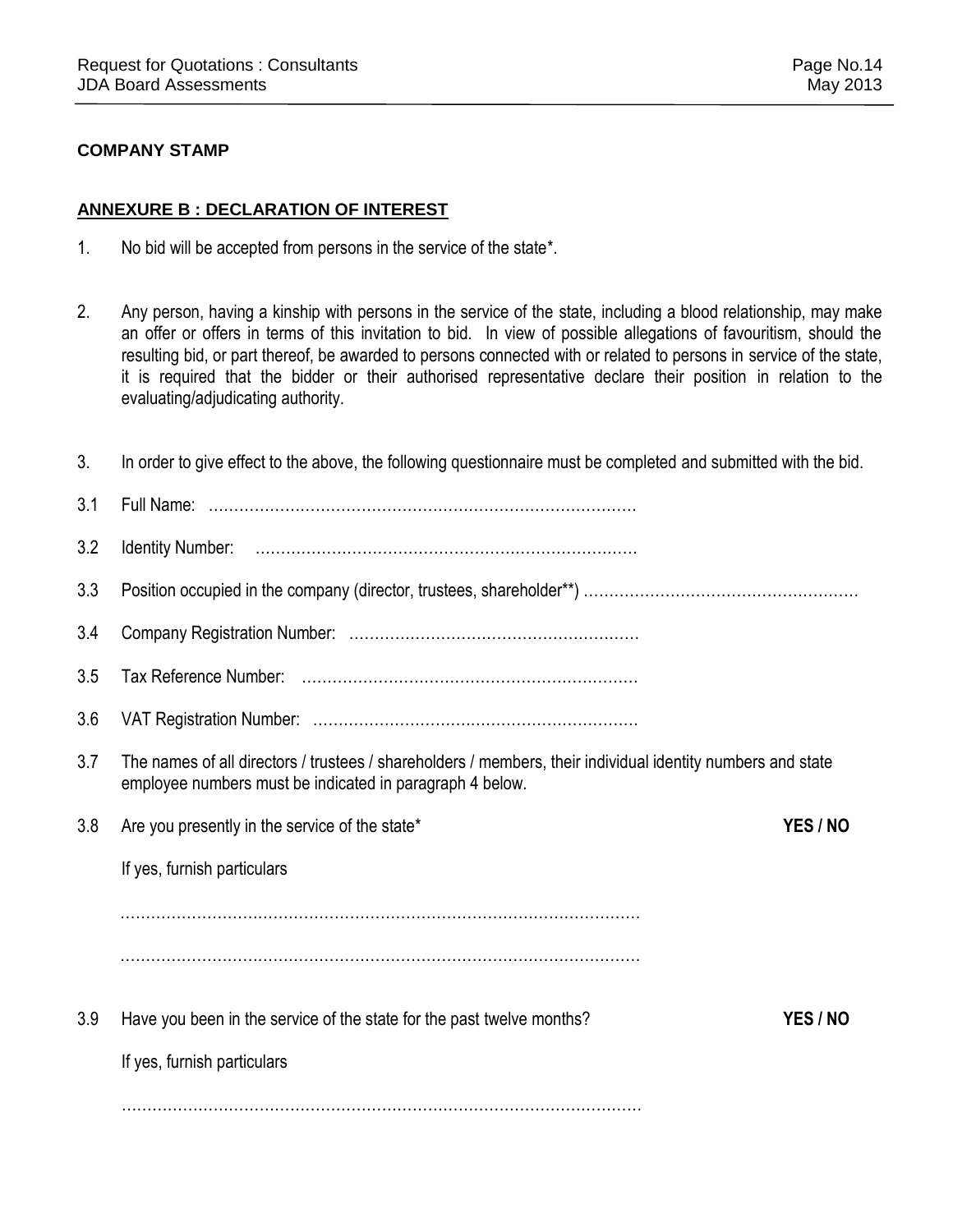………………………………………………………………………………………… 3.10 Do you, have any relationship (family, friend, other) with persons in the service of the state and who may be involved with the evaluation and or adjudication of this bid? **YES / NO** If yes, furnish particulars ………………………………………………………………………………………… ………………………………………………………………………………………… 3.11 Are you, aware of any relationship (family, friend, other) between any other bidder and any persons in the service of the state who may be involved with the evaluation and or adjudication of this bid? **YES / NO** If yes, furnish particulars ………………………………………………………………………………………… ………………………………………………………………………………………… 3.12 Are any of the company's directors, trustees, managers, principle shareholders or stakeholders in service of the state? **YES / NO** If yes, furnish particulars ………………………………………………………………………………………… ………………………………………………………………………………………… 3.13 Are any spouse, child or parent of the company's directors, trustees, managers, principle shareholders or stakeholders in service of the state? **YES / NO** If yes, furnish particulars ………………………………………………………………………………………… ………………………………………………………………………………………… 3.14 Do you or any of the directors, trustees, managers, principle shareholders or stakeholders of this company have any interest in any other related companies or businesses whether or not they are bidding for this contract? **YES / NO** If yes, furnish particulars …………………………………………………………………………………………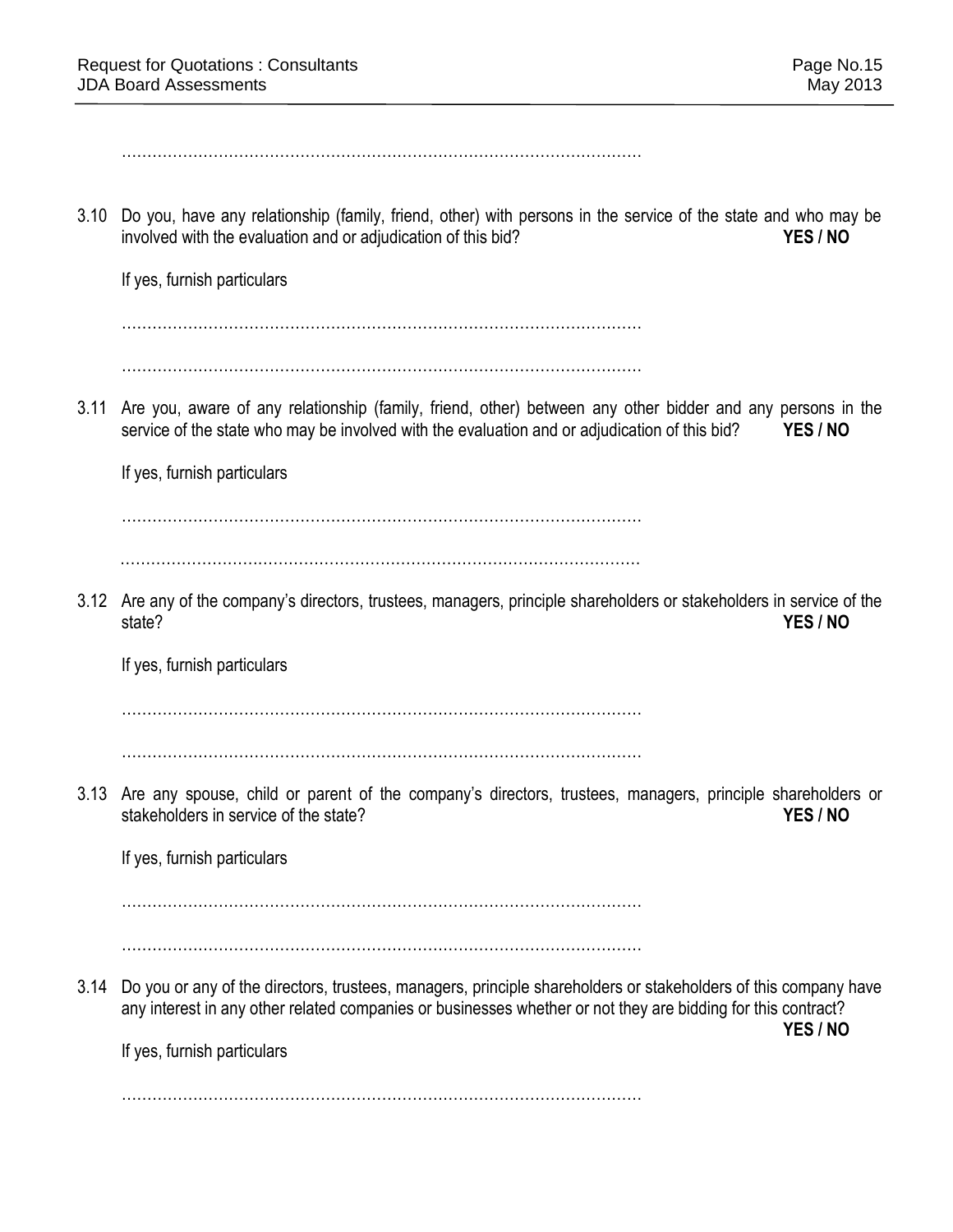…………………………………………………………………………………………

4. Full details of directors / trustees / members / shareholders.

| <b>FULL NAME</b> | <b>IDENTITY NUMBER</b> | <b>STATE EMPLOYEE NUMBER</b> |
|------------------|------------------------|------------------------------|
|                  |                        |                              |
|                  |                        |                              |
|                  |                        |                              |
|                  |                        |                              |
|                  |                        |                              |
|                  |                        |                              |
|                  |                        |                              |
|                  |                        |                              |
|                  |                        |                              |

### **CERTIFICATION**

**I, THE UNDERSIGNED (FULL NAME**) …………………………………………………………………...……………………

**CERTIFY THAT THE INFORMATION FURNISHED ON THIS DECLARATION FORM IS TRUE AND CORRECT.** 

**I ACCEPT THAT, IN ADDITION TO CANCELLATION OF A CONTRACT, ACTION MAY BE TAKEN AGAINST ME SHOULD THIS DECLARATION PROVE TO BE FALSE.** 

| Signature                                                                                                                                                                                                                                                                                                                                                                                                                                                                                                                                | Position                                                                                                                                    |  |
|------------------------------------------------------------------------------------------------------------------------------------------------------------------------------------------------------------------------------------------------------------------------------------------------------------------------------------------------------------------------------------------------------------------------------------------------------------------------------------------------------------------------------------------|---------------------------------------------------------------------------------------------------------------------------------------------|--|
| Name of Bidder                                                                                                                                                                                                                                                                                                                                                                                                                                                                                                                           | Date                                                                                                                                        |  |
| MSCM Regulations: "in the service of the state" means to be -<br>(a) a member of $-$<br>any municipal council;<br>(i)<br>(ii) any provincial legislature; or<br>(iii) the national Assembly or the national Council of provinces;<br>(b) a member of the board of directors of any municipal entity;<br>an official of any municipality or municipal entity;<br>(C)<br>(d)<br>of the Public Finance Management Act, 1999 (Act No.1 of 1999);<br>(e) a member of the accounting authority of any national or provincial public entity; or | an employee of any national or provincial department, national or provincial public entity or constitutional institution within the meaning |  |

(f) an employee of Parliament or a provincial legislature.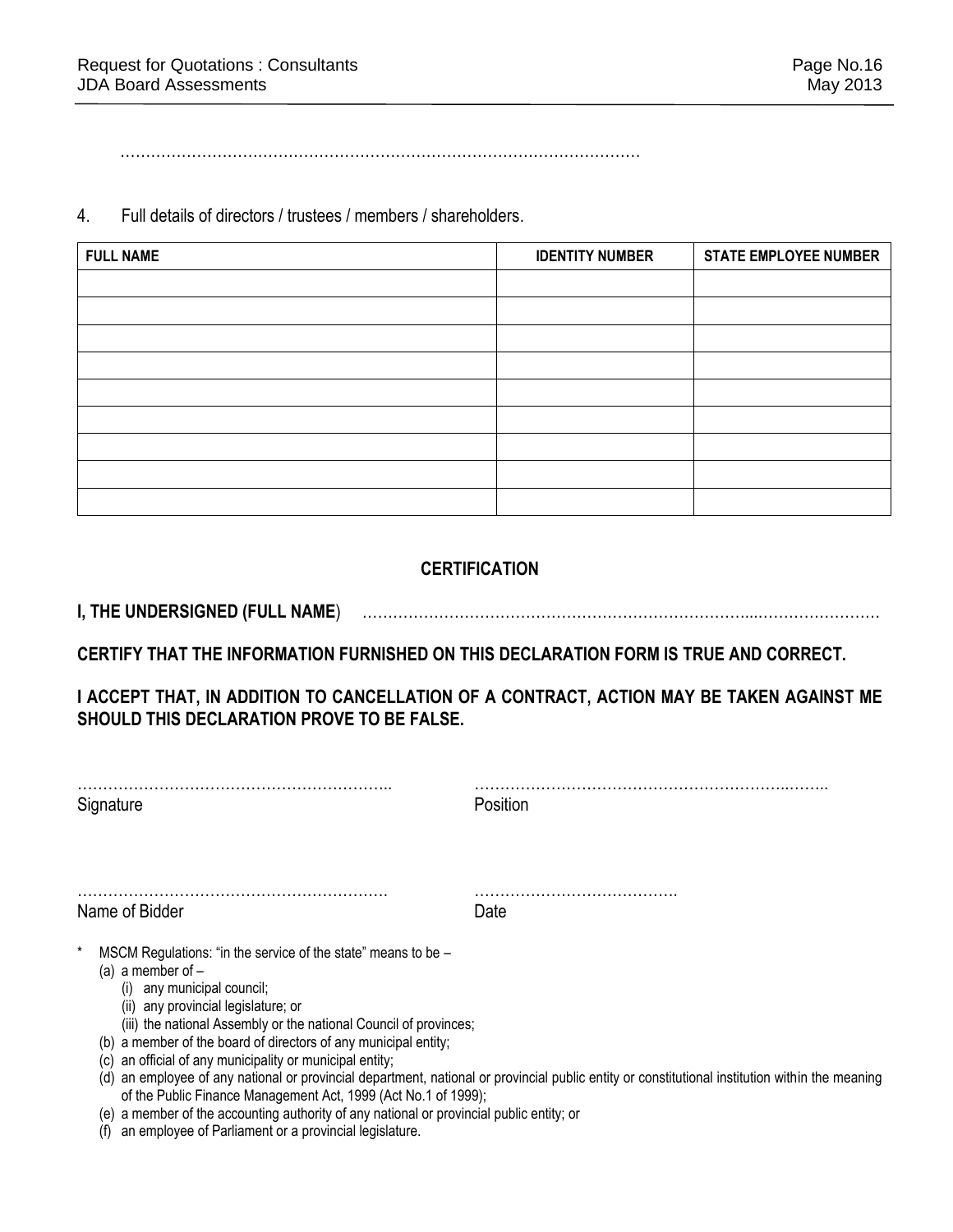\*\* "Stakeholder' means a person who owns shares in the company and is actively involved in the management of the company or business and exercises control over the company.

### **ANNEXURE C : DECLARATION OF BIDDER'S PAST SUPPLY CHAIN MANAGEMENT PRACTICES**

- 1 This Municipal Bidding Document must form part of all bids invited.
- 2 It serves as a declaration to be used by municipalities and municipal entities in ensuring that when goods and services are being procured, all reasonable steps are taken to combat the abuse of the supply chain management system.
- 3 The bid of any bidder may be rejected if that bidder, or any of its directors have:
	- a. abused the municipality's / municipal entity's supply chain management system or committed any improper conduct in relation to such system;
	- b. been convicted for fraud or corruption during the past five years;
	- c. willfully neglected, reneged on or failed to comply with any government, municipal or other public sector contract during the past five years; or
	- d. been listed in the Register for Tender Defaulters in terms of section 29 of the Prevention and Combating of Corrupt Activities Act (No 12 of 2004).
- 4 In order to give effect to the above, the following questionnaire must be completed and submitted with the bid.

| <b>Item</b> | <b>Question</b>                                                                                                                                                                                                                                                                                                                                                                                                                                   | Yes        | N <sub>0</sub> |
|-------------|---------------------------------------------------------------------------------------------------------------------------------------------------------------------------------------------------------------------------------------------------------------------------------------------------------------------------------------------------------------------------------------------------------------------------------------------------|------------|----------------|
| 4.1         | Is the bidder or any of its directors listed on the National Treasury's database<br>as a company or person prohibited from doing business with the public<br>sector?<br>(Companies or persons who are listed on this database were informed in<br>writing of this restriction by the National Treasury after the audi alteram<br>partem rule was applied).                                                                                        | <b>Yes</b> | No.            |
| 4.1.1       | If so, furnish particulars:                                                                                                                                                                                                                                                                                                                                                                                                                       |            |                |
| 4.2         | Is the bidder or any of its directors listed on the Register for Tender Defaulters<br>in terms of section 29 of the Prevention and Combating of Corrupt Activities<br>Act (No 12 of 2004)?<br>(To access this Register enter the National Treasury's website,<br>www.treasury.gov.za, click on the icon "Register for Tender Defaulters"<br>or submit your written request for a hard copy of the Register to<br>facsimile number (012) 3265445). | Yes        | No             |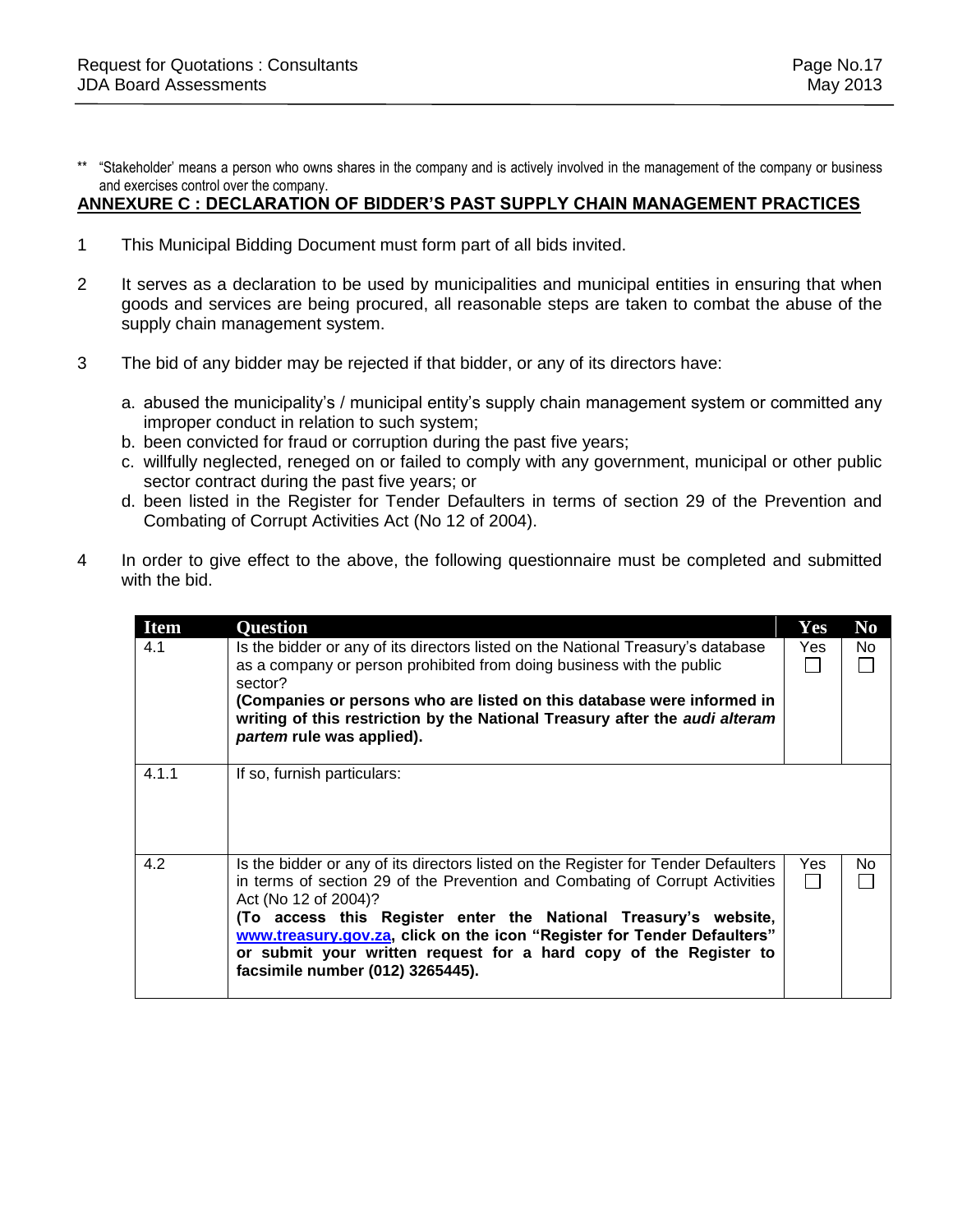| 4.2.1<br>If so, furnish particulars:                                                                      |     |                |
|-----------------------------------------------------------------------------------------------------------|-----|----------------|
| <b>Item</b><br><b>Question</b>                                                                            | Yes | N <sub>0</sub> |
| Was the bidder or any of its directors convicted by a court of law (including a<br>4.3                    | Yes | No.            |
| court of law outside the Republic of South Africa) for fraud or corruption during<br>the past five years? |     |                |
| Does the bidder or any of its directors owe any municipal rates and taxes or<br>4.4                       | Yes | No.            |
| municipal charges to the municipality / municipal entity, or to any other                                 |     |                |
| municipality / municipal entity, that is in arrears for more than three months?                           |     |                |
| 4.3.1<br>If so, furnish particulars:                                                                      |     |                |
|                                                                                                           |     |                |
| 4.5<br>Was any contract between the bidder and the municipality / municipal entity or                     | Yes | No             |
| any other organ of state terminated during the past five years on account of                              |     |                |
| failure to perform on or comply with the contract?                                                        |     |                |
| 4.7.1<br>If so, furnish particulars:                                                                      |     |                |
|                                                                                                           |     |                |
|                                                                                                           |     |                |
|                                                                                                           |     |                |

### **CERTIFICATION**

## **I, THE UNDERSIGNED (FULL NAME**) …………………………………………………………………...……………………

### **CERTIFY THAT THE INFORMATION FURNISHED ON THIS DECLARATION FORM IS TRUE AND CORRECT.**

### **I ACCEPT THAT, IN ADDITION TO CANCELLATION OF A CONTRACT, ACTION MAY BE TAKEN AGAINST ME SHOULD THIS DECLARATION PROVE TO BE FALSE.**

| Signature      | Position   |
|----------------|------------|
|                |            |
|                |            |
| Name of Bidder | ่<br>∩ิลfe |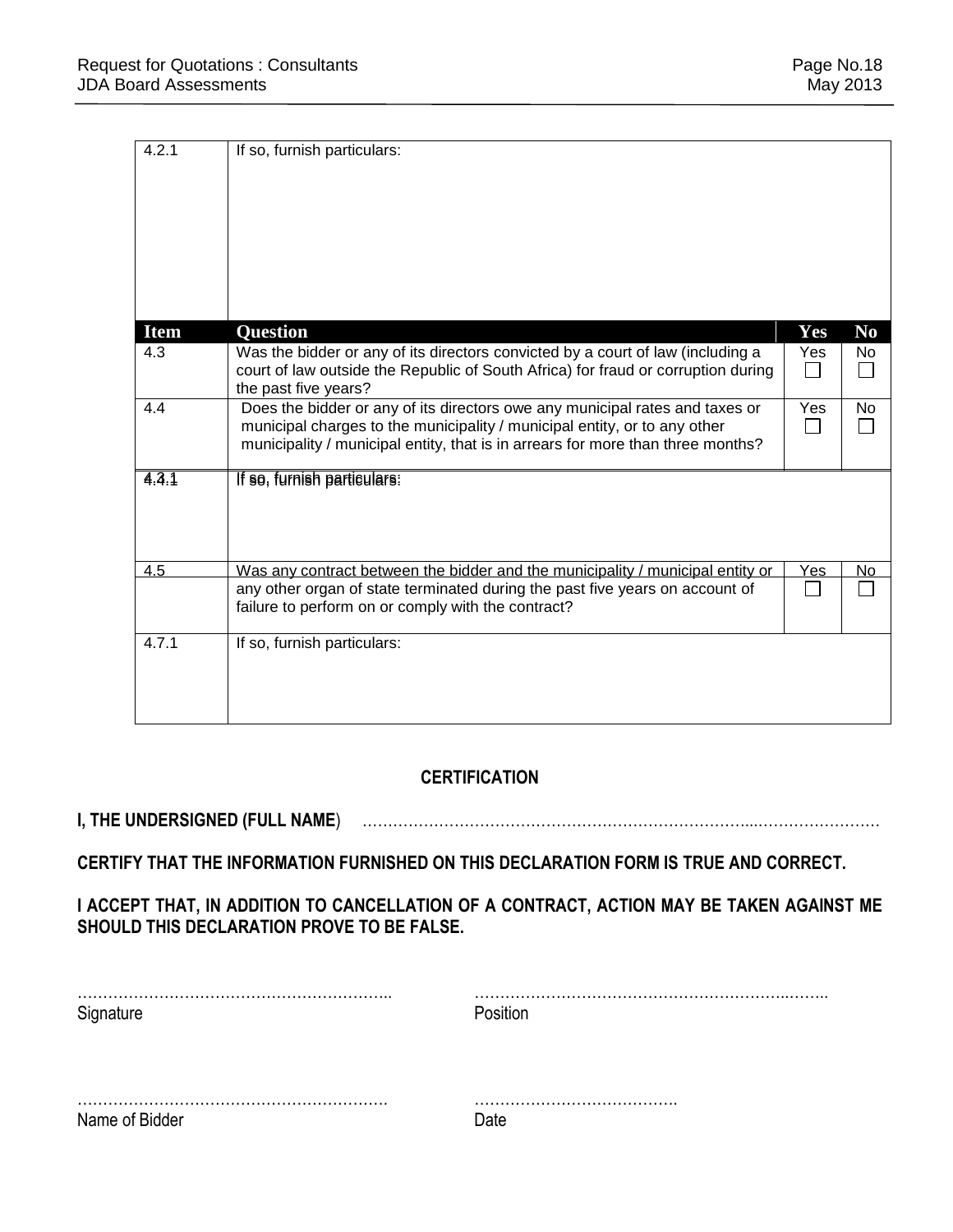### **ANNEXURE D : PARTICULARS OF CONTRACTS AWARDED BY AN ORGAN OF STATE\*\*\* DURING THE LAST 5 YEARS**

| <b>EMPLOYER</b> | <b>CONSULTING</b><br><b>ENGINEER</b> | <b>NATURE OF WORK</b> | <b>VALUE OF</b><br><b>WORK</b> | <b>YEAR</b><br><b>COMPLETED</b> |
|-----------------|--------------------------------------|-----------------------|--------------------------------|---------------------------------|
|                 |                                      |                       |                                |                                 |
|                 |                                      |                       |                                |                                 |
|                 |                                      |                       |                                |                                 |
|                 |                                      |                       |                                |                                 |
|                 |                                      |                       |                                |                                 |
|                 |                                      |                       |                                |                                 |
|                 |                                      |                       |                                |                                 |
|                 |                                      |                       |                                |                                 |
|                 |                                      |                       |                                |                                 |
|                 |                                      |                       |                                |                                 |
|                 |                                      |                       |                                |                                 |
|                 |                                      |                       |                                |                                 |
|                 |                                      |                       |                                |                                 |
|                 |                                      |                       |                                |                                 |
|                 |                                      |                       |                                |                                 |
|                 |                                      |                       |                                |                                 |
|                 |                                      |                       |                                |                                 |

(In the event of insufficient space, kindly attach documentation)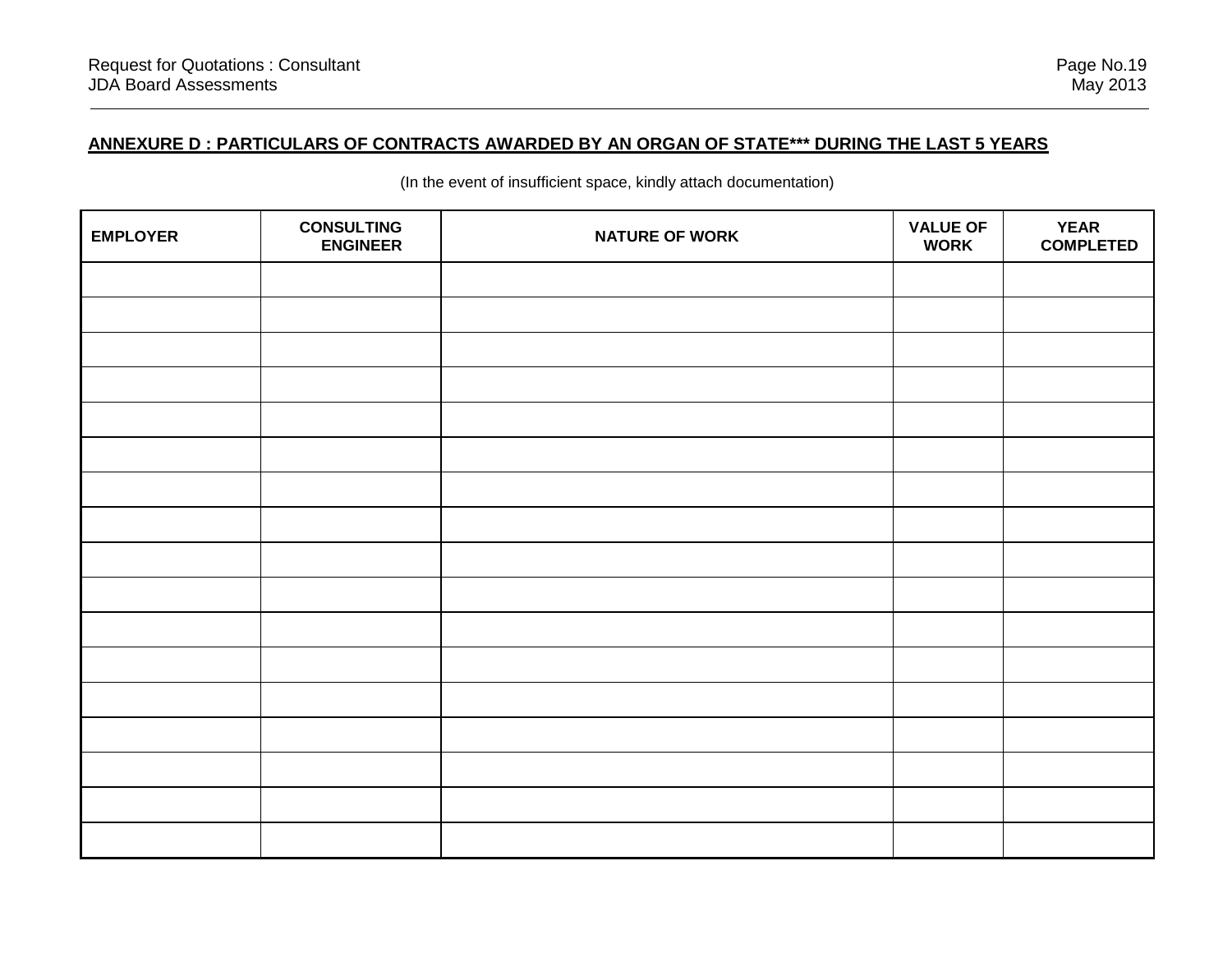### ANNEXURE D : PARTICULARS OF CONTRACTS AWARDED BY AN ORGAN OF STATE\*\*\* DURING THE LAST 5 YEARS cont.

| <b>EMPLOYER</b> | <b>CONSULTING</b><br><b>ENGINEER</b> | <b>NATURE OF WORK</b> | <b>VALUE OF</b><br><b>WORK</b> | <b>YEAR</b><br><b>COMPLETED</b> |
|-----------------|--------------------------------------|-----------------------|--------------------------------|---------------------------------|
|                 |                                      |                       |                                |                                 |
|                 |                                      |                       |                                |                                 |
|                 |                                      |                       |                                |                                 |
|                 |                                      |                       |                                |                                 |
|                 |                                      |                       |                                |                                 |
|                 |                                      |                       |                                |                                 |
|                 |                                      |                       |                                |                                 |

**\*\*\* Organ of State means-**

- a) a national or provincial department:
- b) a municipality;
- c) a constitutional institution defined in the Public Finance Management Act, 1999 (Act No. 1 of 1999);
- d) Parliament;
- e) a provincial legislature;

……………………………………………………. ………………………………….

◆ f) any other institution or category of institutions included in the definition of "organ of state" in section 239 of the Constitution and recognised by the [Minister](javascript:void(0);) by notice in the *Government Gazette* as an institution or category of institutions to which [this Act](javascript:void(0);) applies

| ~ -<br>√l∩r                                                             | 5111 |
|-------------------------------------------------------------------------|------|
| u to sian on hehalf of the .<br>(of perso<br>ithoricad<br>$\sim$<br>. . |      |

Name of Bidder Date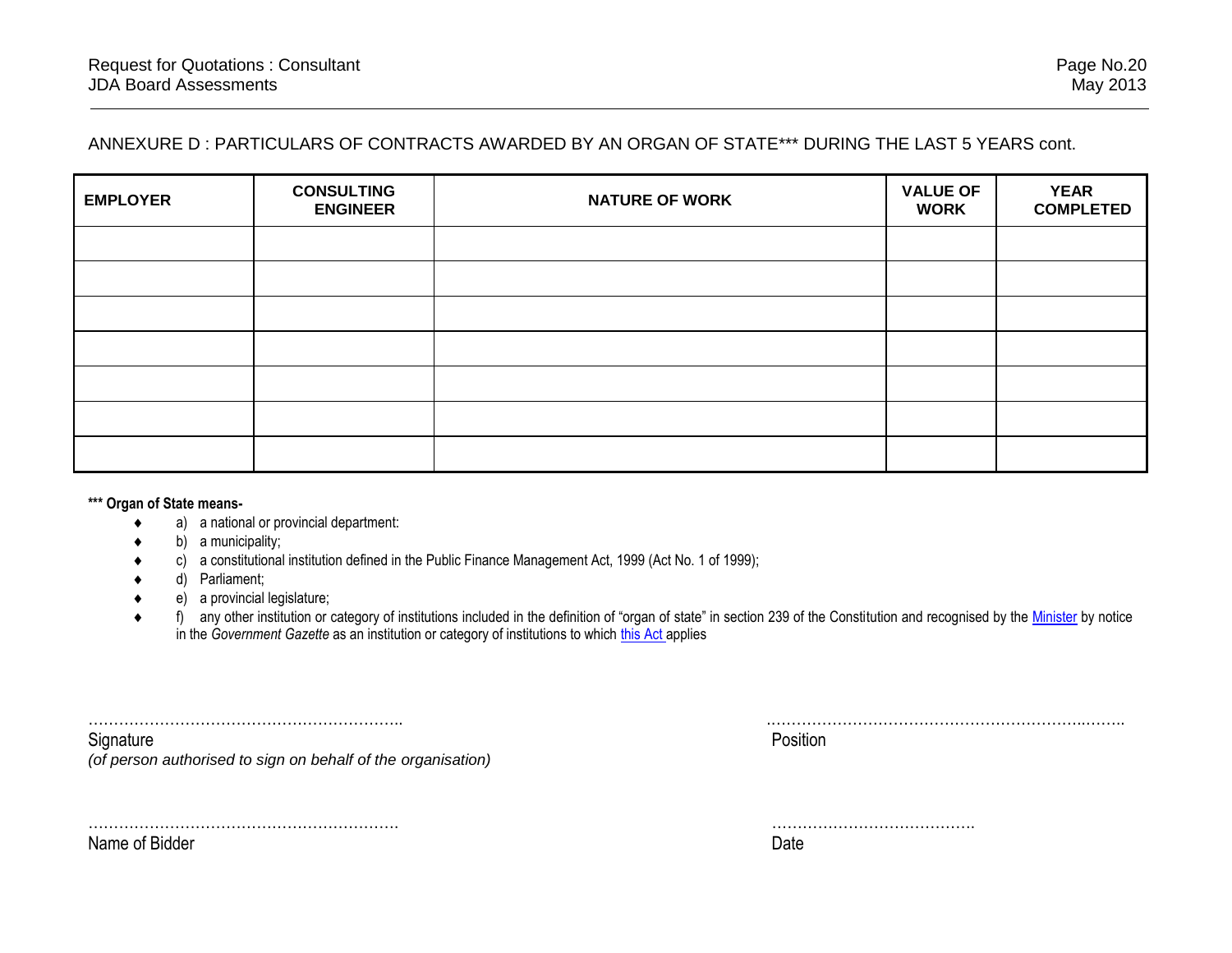#### **ANNEXURE E : CERTIFICATE OF INDEPENDENT BID DETERMINATION**

I, the undersigned, in submitting the accompanying bid:

#### *Occupational Health and Safety Consultants for Phase 3 and 4 of the Inner City Commuter Links Upgrade Project*

in response to the invitation for the bid made by:

#### *Johannesburg Development Agency*

do hereby make the following statements that I certify to be true and complete in every respect:

I certify, on behalf of:

(Name of Bidder)

 $\hbox{and}\hskip1cm \hbox{that}$ 

- 1. I have read and I understand the contents of this Certificate;
- 2. I understand that the accompanying bid will be disqualified if this Certificate is found not to be true and complete in every respect;
- 3. I am authorized by the bidder to sign this Certificate, and to submit the accompanying bid, on behalf of the bidder;
- 4. Each person whose signature appears on the accompanying bid has been authorized by the bidder to determine the terms of, and to sign, the bid, on behalf of the bidder;
- 5. For the purposes of this Certificate and the accompanying bid, I understand that the word "competitor" shall include any individual or organization, other than the bidder, whether or not affiliated with the bidder, who:
	- (a) has been requested to submit a bid in response to this bid invitation;
	- (b) could potentially submit a bid in response to this bid invitation, based on their qualifications, abilities or experience; and
	- (c) provides the same goods and services as the bidder and/or is in the same line of business as the bidder
- 6. The bidder has arrived at the accompanying bid independently from, and without consultation, communication, agreement or arrangement with any competitor. However communication between partners in a joint venture or consortium will not be construed as collusive bidding.
- 7. In particular, without limiting the generality of paragraph 6 above, there has been no consultation, communication, agreement or arrangement with any competitor regarding:
	- (a) prices;
	- (b) geographical area where product or service will be rendered (market allocation);
	- (c) methods, factors or formulas used to calculate prices;
	- $(d)$  the intention or decision to submit or not to submit a bid;